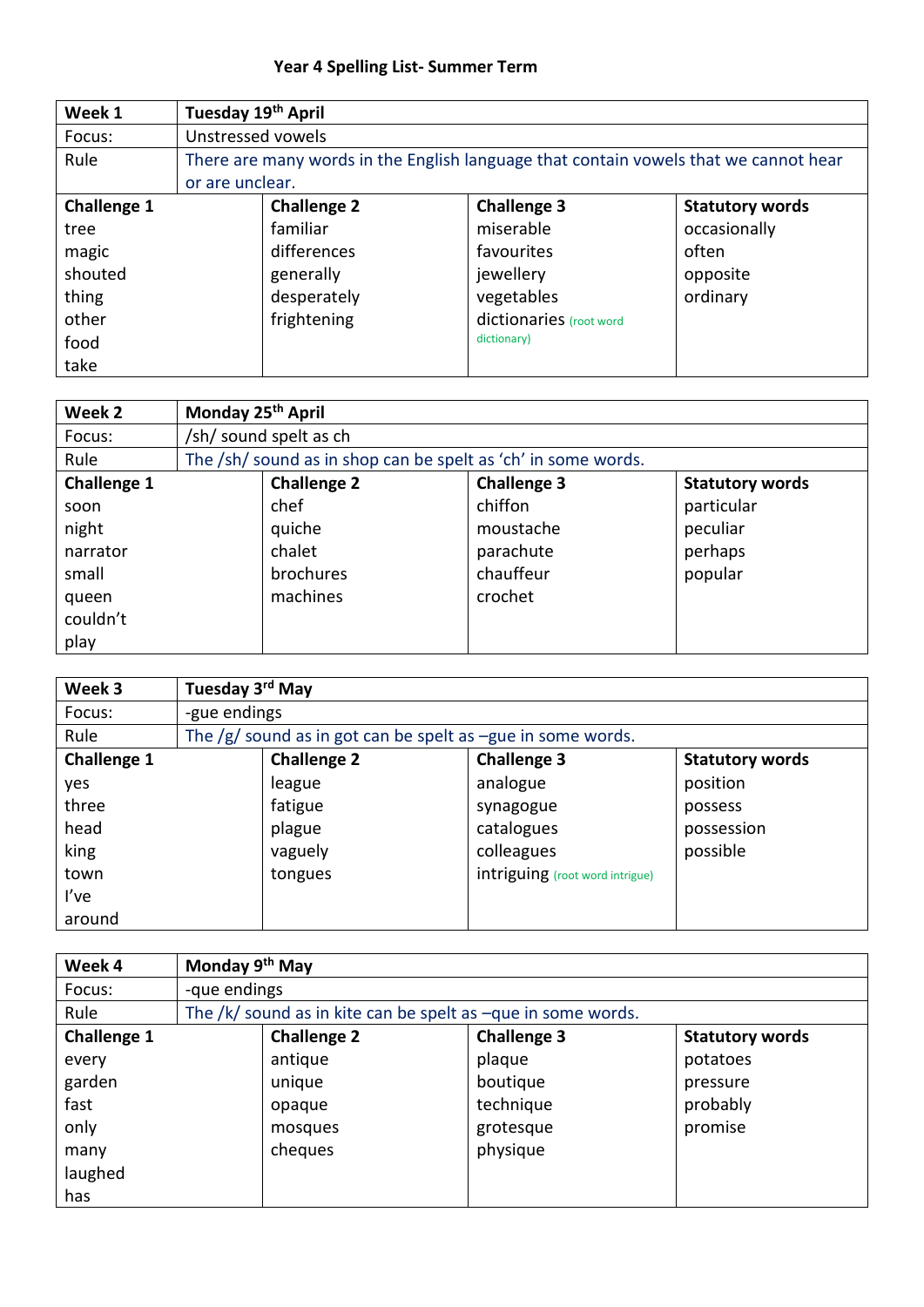## **Year 4 Spelling List- Summer Term**

| Week 5 | Monday 16 <sup>th</sup> May               |
|--------|-------------------------------------------|
| Focus: | No new spellings - Year 4 Assessment Week |

| Week 6             | Monday 23 <sup>rd</sup> May |                                                             |                        |                        |
|--------------------|-----------------------------|-------------------------------------------------------------|------------------------|------------------------|
| Focus:             |                             | /s/ sound spelt as 'sc'                                     |                        |                        |
| Rule               |                             | The /s/ sound as in soap can be spelt as 'sc' in some words |                        |                        |
| <b>Challenge 1</b> |                             | <b>Challenge 2</b>                                          | <b>Challenge 3</b>     | <b>Statutory words</b> |
| its                |                             | scene                                                       | crescent               | purpose                |
| green              |                             | scent                                                       | ascending              | quarter                |
| different          |                             | science                                                     | scenery                | question               |
| each               |                             | scientists                                                  | fascinating (root word | recent                 |
| girl               |                             | scissors                                                    | fascinating)           |                        |
| birds              |                             |                                                             | descend                |                        |
| lived              |                             |                                                             |                        |                        |

| Week 7             | Tuesday 7 <sup>th</sup> June |                                     |                                                                                      |                        |
|--------------------|------------------------------|-------------------------------------|--------------------------------------------------------------------------------------|------------------------|
| Focus:             |                              | Homophones and near homophones      |                                                                                      |                        |
| Rule               |                              |                                     | Homophones are words that sound the same or similar but have different spellings and |                        |
|                    |                              | meanings (such as break and break). |                                                                                      |                        |
| <b>Challenge 1</b> |                              | <b>Challenge 2</b>                  | Challenge 3                                                                          | <b>Statutory words</b> |
| inside             |                              | not/knot                            | piece/ peace                                                                         | regular                |
| run                |                              | mail/male                           | bury/berry                                                                           | reign                  |
| any                |                              | mane/main                           | medal/meddle                                                                         | remember               |
| under              |                              | meat/meet                           | affect/effect                                                                        | sentence               |
| hat                |                              |                                     |                                                                                      |                        |
| snow               |                              |                                     |                                                                                      |                        |
| park               |                              |                                     |                                                                                      |                        |

| Week 8             | Monday 13 <sup>th</sup> June |                                     |                                                                                      |                        |
|--------------------|------------------------------|-------------------------------------|--------------------------------------------------------------------------------------|------------------------|
| Focus:             |                              | Homophones and near homophones      |                                                                                      |                        |
| Rule               |                              |                                     | Homophones are words that sound the same or similar but have different spellings and |                        |
|                    |                              | meanings (such as break and break). |                                                                                      |                        |
| <b>Challenge 1</b> |                              | <b>Challenge 2</b>                  | <b>Challenge 3</b>                                                                   | <b>Statutory words</b> |
| cold               |                              | missed/mist                         | rain/reign                                                                           | separate               |
| air                |                              | plain/plane                         | proceed/precede                                                                      | special                |
| trees              |                              | scene/seen                          | bawl/ball                                                                            | straight               |
| bad                |                              | where/wear                          | mail/ male                                                                           | strange                |
| tea                |                              |                                     |                                                                                      |                        |
| top                |                              |                                     |                                                                                      |                        |
| eyes               |                              |                                     |                                                                                      |                        |